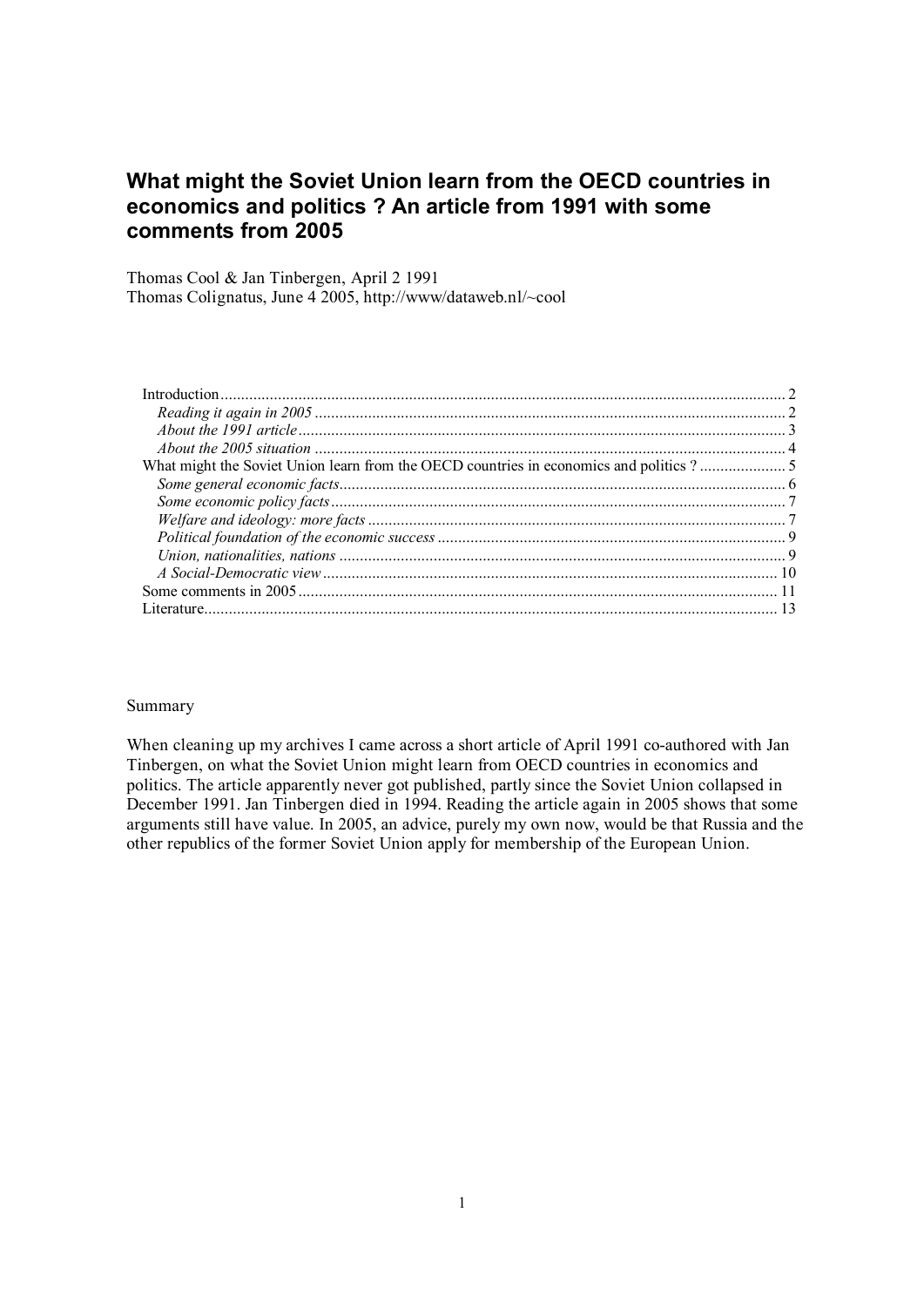# *Introduction*

This 1991 article of me and Jan Tinbergen turned up when I was cleaning up my archives at home last month. It had been faxed to a contact person in Moscow on April 2 1991, with the intention that this person would try to get it translated into Russian and published in e.g. Pravda or Argumenti i Fakti. It is not clear whether this publication ever happened and it is safe to assume that it didn't. Events went fast in those days. Yeltsin got elected to the Russian Federation in July 1991 and the Soviet Union collapsed in December that year (see Skidelsky (1995:148-149)). The article clearly lost its main thrust – with the Soviet Union no longer existing it is a drawback that "Soviet Union" is in its title. The ideas in the article would still have been relevant, also for Yeltsin who was sending in the tanks to the Parliament building in 1993, but the article would have to be fully reworked for that. Thus, one can understand that the article was shelved.

#### *Reading it again in 2005*

Reading this article again in May-June 2005 causes some thoughts.

For the whole Eurasian continent the issue of what forms the best form of international cooperation is open on the table.

The perennial point, made by J.M. Keynes (1919), is that a region, trying to catch up with foreign levels of productivity and living standards, needs to be able to earn foreign currency, in order to buy the required investment goods and services. Russia and the EU will derive most of their wealth from their internal markets, yet, trade between them will be highly beneficial. Trade comes along with contracts and treaties. Jan Tinbergen's theory of subsidiarity, i.e. on the choice of the best level of decision making, is obviously relevant again.

It is useful to observe these points for the EU and Russia:

- On the EU side: On May 29 the French voters and on June 2 2005 the Dutch voters rejected the draft Treaty on the Constitution for the European Union, so that this draft is dead. I advised to a 'No' partly because the subsidiarity mentioned in the draft Treaty doesn't fit Tinbergen's notion of it. The draft treaty centralises power without accompanying democratic control. See my "Voting theory for democracy" (2001) for the importance of veto power.
- On the Russian side: Recently, president Putin called the dissolution of the Soviet Union a historical error. Perhaps the collapse of the SU was politically unavoidable but Putin is obviously right in that economic co-operation would benefit the region if not the continent.

On May 10 2005, Russia and the EU signed four road maps on further co-operation. In the Dutch newspaper NRC Handelsblad, Sergei Karaganov (2005), chairman of the presidium of the Council for Foreign Policy and Defence in Moscow, calls these road maps too vague and proof of actual stagnation. He observes that thinking in Russia itself on the EU has been relatively sterile and that Russia should turn its attention more on what it wants to achieve with the EU. Karaganov regrets: "The last two years the mutual relations lack content and development, while the mutual distrust has grown." (My translation from the Dutch.) Indeed, with the developments in Georgia and the Ukrain, Russia and the EU are confronted with serious issues, and Karaganov wonders whether Russia and the EU shouldn't contemplate deeper economic and political co-operation.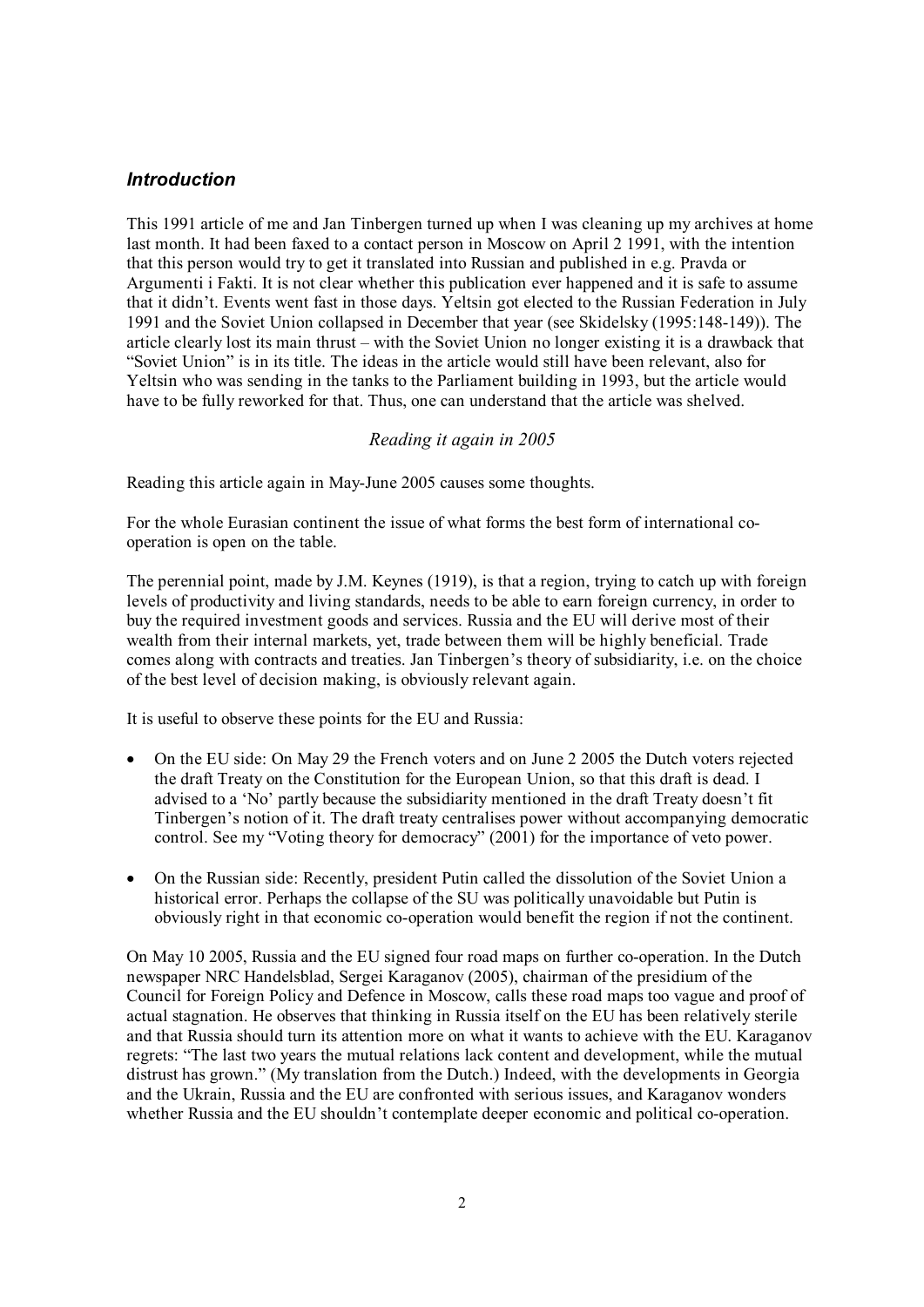The partnership dating from 1994 and ending in 2007, should, in his view, be replaced by closer co-operation, possibly with Russia even joining NATO.

I enjoyed reading this, in particular since, when Karaganov visited Holland in 1991 and stayed at the Polemological Institute at Groningen University, I visited him and we discussed the ideas of this 1991 article. It seems that we still think along some major parallel lines here, for I fully agree that closer co-operation between the EU and Russia is essential. I welcome the idea of an economic commonwealth from the Atlantic ocean to China.

One cannot discuss Russia without thinking of China indeed. I am happy to observe that the Chinese minorities in the EU and the USA provide an important link for ever closer co-operation. Our nations and cultures will definitely find ways of co-operation. Also, obviously, China still has a dictatorship, and it can benefit from the experience and lessons from the democratic nations, as also discussed in this 1991 article. Yet the focus of this discussion is on Russia and the former Soviet Union, and I would rather not complicate issues.

# *About the 1991 article*

About the 1991 article, it is useful to know that I made the drafts, that Jan Tinbergen voiced general agreement, with some particular criticism by phone, until there was a version that he said was willing to sign, for which he sent me a note (March 29 1991). This procedure of course makes that the article uses more my style (of that time) and not the sober style of Tinbergen himself.

The idea of having this article itself agreed with him, since, when I approached him on it, he mentioned (in a note of January 17 1991) that he already had been in touch with the Soviet Academy of Sciences on some issues. One point that he had communicated was that who had won from Stalin / Brezjnjev was not 'laissez faire liberalism' but Social-Democracy. This indeed seems like an important observation, in particular for whom considers the claims of some modern ideologues. His other point was that a structure of the Soviet Union, that would partly agree with the republics that aspired at autonomy, could be found by application of his theory of the optimal levels of decision making. In effect, that decisions are only taken by bodies wherein those are represented whose interests are influenced by those decisions. "In my guess the republics would still decide upon half their national produce," he wrote.

Given that the article (probably) has not been published before, I have sent copies of Tinbergen's notes, the original of the article, and the communication with the Alfred Moser Foundation who provided the contact person in Moscow, to dr. Albert Jolink of Erasmus University, who overlooks the Tinbergen heritage, and who has graciously ackowledged receipt.

An important observation is that the 1991 article contains both economic science and a political point of view (i.e. in the last section). This approach may encounter some hesitation at the academia who want to stay clear from politics. For example, who reads Mankiw (1998) (whom I also had the good fortune to meet in 1991, now on the lawn of Cambridge university, at the meeting of the European Economic Association), encounters a world rather free from the toil and spoil of politics. I wonder how his stay as chairman of the Council of Economic Advisers to the president of the USA will affect his outlook, and what he thinks of my suggestion of an Economic Supreme Court. Personally, I tend to adopt the non-political approach as much as possible too. That is why one is a scientist. But where this 1991 article confronts the issue of the transformation from dictatorship towards freedom, the authors doubted whether they were fully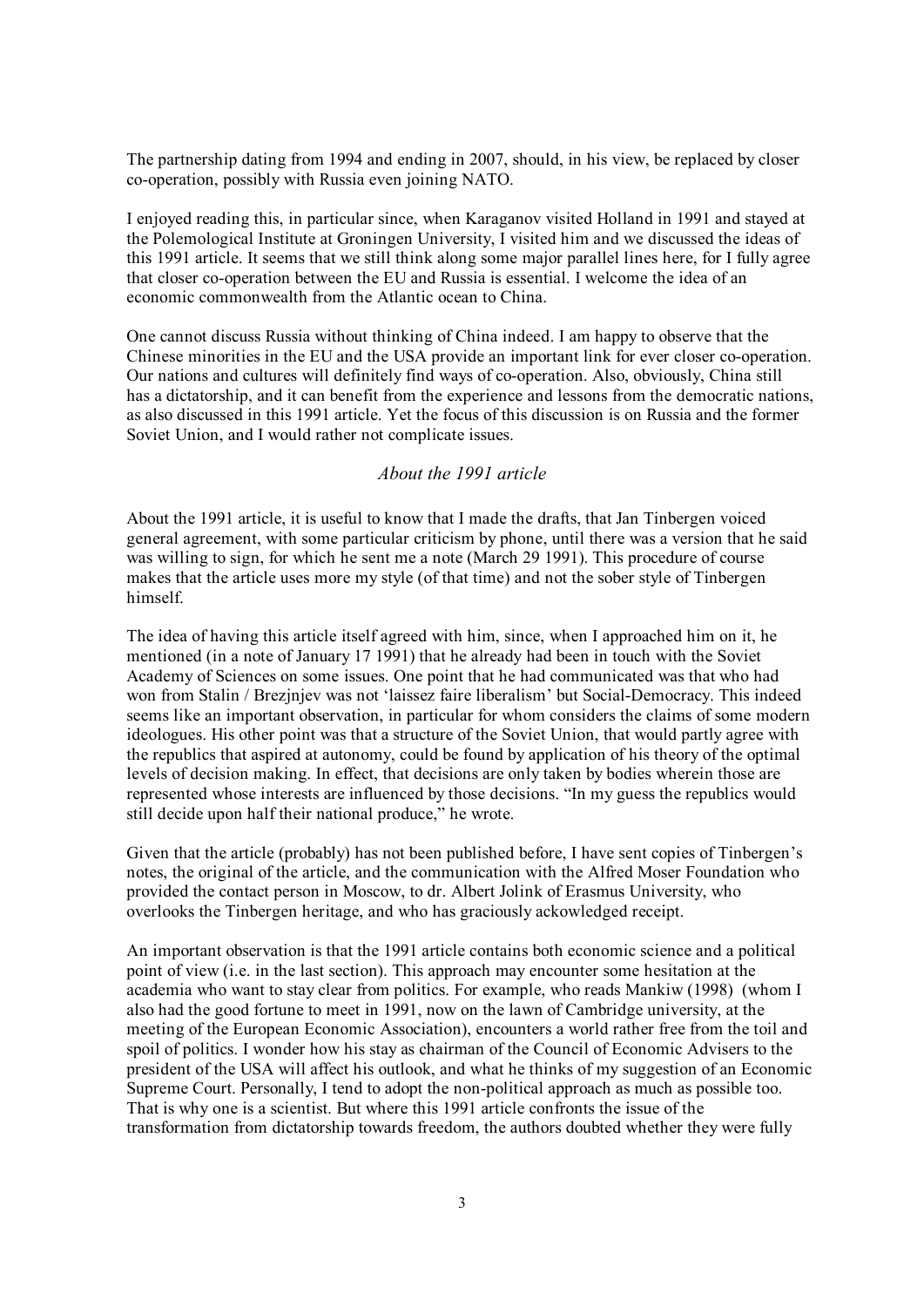scientifically free from a political bias e.g. towards freedom. In case of doubt, a good solution is to be explicit about one's political point of view, so that there is no discussion about what the political content is. Hence, the 1991 article is aware of the political issues involved, specifies them, and only adopts a particular position in the final section.

PM. I consider the distinction between science and politics still a sensitive issue. Since August 2003, I use the label "Colignatus" for my scientific work, and my original name of birth "Cool" for legal and non-scientific, e.g. commercial or political, purposes. When in doubt, or when there is some mixing, the label "Cool / Colignatus" covers all grounds. I am not sure whether this labelling actually increases confusion but I am happy that I can employ such labelling nowadays, in particular since I am the Social Liberal Forum candidate for EU president.

### *About the 2005 situation*

I feel closely attached to Jan Tinbergen and his scientific and political ideas. He was born in 1903 and died in 1994. He helped found the Econometric Society and was an important member of the Dutch Social-Democratic "Sociaal Democratische Arbeiders Partij" (SDAP) before the World War II and later "Partij van de Arbeid" (PvdA). He was the founding director of the Dutch Central Planning Bureau (CPB), during 1945-1955, after which he turned to development economics. I (born in 1954) studied econometrics 1974-1982 and worked at the CPB during 1982-1991, and was a member of the PvdA 1974-1991. Censorship and an abuse of science by the CPB-directorate caused my unvoluntary dismissal there in October 1991, and, since the PvdA in Dutch Parliament didn't ask any questions about that censorship and abuse of science, I left that party in December 1991. When I explained the situation to Tinbergen in 1992, he agreed that there might be a problem, and I enjoyed his point of view that "this problem should be solved by the younger generation".

Tinbergen died in 1994. Mankind lost a great man. A minor point of observation is that, when I published my (1994) book, I could not send it to him.

The best that I can do now is to point to my "Definition & Reality in the General Theory of Political Economy" (2001, 2005) and "Voting theory for democracy" (2001), where I try to extend on the legacy by Tinbergen en Keynes. For DRGTPE there is a Project Gutenberg version freely available at http://www.gutenberg.org/1/5/9/3/15939. The text of VTFD is included in my Economics Pack that can be downloaded from my site.

My suggestion becomes that the reader first reads the 1991 article and then the 2005 comments below.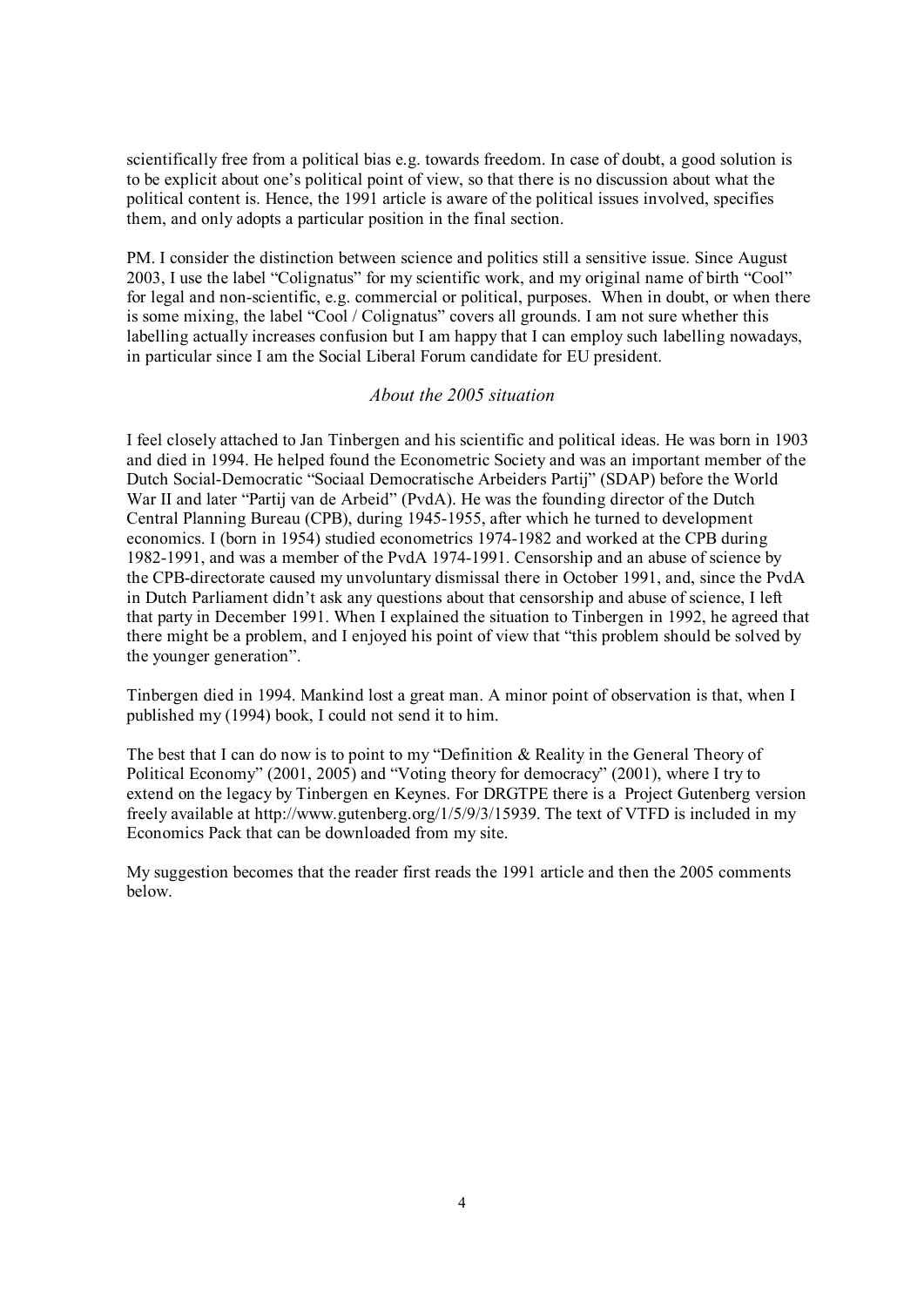# *What might the Soviet Union learn from the OECD countries in economics and politics ?*

Thomas Cool & Jan Tinbergen, The Hague, April 2 1991<sup>\*</sup>)

The people in the Soviet Union have to make economic and political decisions which will determine their way of life and level of income for generations to come. In discussions on this, the experiences of other peoples get much attention, specifically of the wealthy and democratic countries in East and West, which are united in the Organisation for Economic Co-operation and Development (OECD). For example a major Western political idea is that society must solve the issues of individual freedom and social equity and efficiency. For many Western economists the most important lessons then would be: democracy itself, and a social market system which balances between equity and efficiency. Under these conditions it merely requires hard work to grow rich.

However, many in the Union may well have a wrong impression of these OECD economies. The impression can be negative or too rosy. Or one lacks any idea, and then merely thinks that everything is better than present conditions. This bad state of information can easily result in useless discussions, easy slogans and demagoguery, and finally in wrong policies which continuate the present misery. Therefor this article has been written, to clarify some of the major issues.

There are three provisos. This article does not concern the Union and it does not explicitly support one group or another in economic measures. Good-willing advisers often fail to grasp the limitations of local conditions. This article therefor only concerns major lessons about OECD countries, as seen by economists living there. And it is up to the reader to decide what to do with it. The second proviso concerns a possible Western bias, of disliking the thought of instability in the Union. The modern media and ways of transportation make the world into a global village. And people are higher educated than ever before. The resulting process of integration of the Union into the world might actually have some basic stability. It would be in everybody's interest to have a stable, tolerant and democratic Union (or Federation or Commonwealth). But who is to say what is best, and what road is best to get to that result ? The third proviso is that this article often takes a Social-Democratic or Western-Socialist point of view. Together with Social-Liberalism and the Christian-Democracy, Social-Democracy has been one of the pillars for freedom and welfare in the West. During history quite some Western prime-ministers, economists and other scientists, have had intellectual roots in Marxism. In the West Social-Democracy has evolved with the growth of political and social science and this background may be stressed in order that misunderstandings are prevented, when below scientific doubts are followed by clear political choices. A major point is, that many Western Social-Democrats will tend to support M.S. Gorbachev.

In the following, though the political lessons are most important, this exposition starts with economics, since political decisions must be based upon factual knowledge.

-

<sup>\*)</sup> The authors are econometricians and members of the Dutch Social-Democratic party PvdA. Jan Tinbergen received the Nobel Prize in economics in 1969.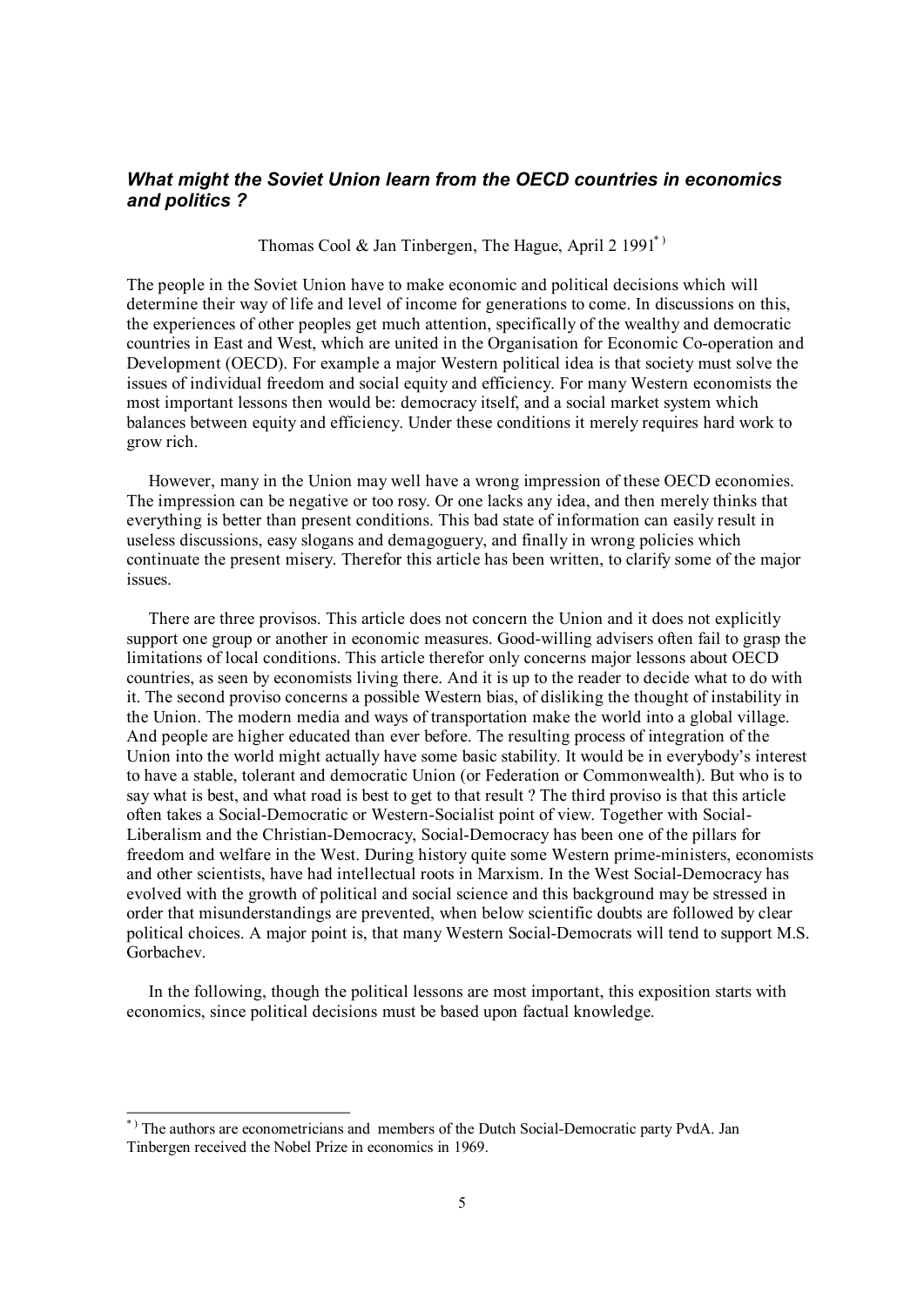## *Some general economic facts*

The following general economic (systemic) facts would be relevant:

(1) All OECD countries have a social market (mixed) economy. This means that there is no pure capitalism and no pure command economy. Social issues, like unemployment and sickness and disability, are regulated by means of democratic decision making and bargaining. Labour unions have arisen by spontaneous group organisation, also other institutions have arisen over time, and interestingly, some good laws and provisions have been enacted out of fear for communism.

(2) A consequence of a mixed economy is a continued large bureaucracy. In OECD countries the government still has a large impact in most aspects of the economy. There are high taxes, all kinds of laws and regulations, public companies, and agriculture is protected. When wages and prices grow too much, these may be fixed. The share of government in the economy may be 99 percent in the old Union but still is 50 percent in the OECD. In some respects this gradual difference is dramatic, e.g. for personal freedom. But on the other hand it should not be forgotten that this still implies government dependency. This requires legitimacy, effectiveness and efficiency, due process, and officials that can be trusted by politicians and the public.

(3) Another major consequence is a sense of uncertainty. The Union was either a command economy or stagnant, and both provided for a sense of security which no longer is possible. The uncertainty of pure capitalism can be reduced by having a social market economy, but this is still more uncertain than people in the Union are used to. Some indicative planning is useful, but is only indicative. One must accept that decisions are decentralised, so that plans may not succeed. Also, freedom allows more information, and thus more problems. The world problems of poverty, pollution and overpopulation perhaps were discussed behind closed doors in the past, now they are in the open, and one must get used to aggravating differences of opinion. (And one aggravating opinion may be the Social-Democratic one, that some old Union type of solutions were right in theory, but only badly executed.)

(4) The OECD economic success depends partly upon low wages and cheap materials from the Third World and formerly Japan. Had the West been less greedy, it would have been less wealthy. Circumstances have changed, and as a newcomer the Union may not have this choice, even if it would like to.

(5) People in the OECD work hard and save. On average they care for efficiency, take some responsibility, and want to provide customers with quality. For the Union, there are reports about a 'mentality problem'. This is not fair, since a system creates the mentality to cope with it, and thus one has to consider the whole complex. For example, work practices may force people to do nothing, and make it unpopular to demand efficiency. And note, people in the Union save too. But, again, one needs a balanced view. Saving may derive from the lack of supplies rather than from thrift; and these 'savings' incorrectly create the illusion of wealth, since actually they are a form of taxation. But anyway, whatever the case, it follows that next to changing the system, there too is a need for some accompanying change in mentality.

These five points clarify that the change to a 'Western' system comes with a price, and that there is no Land of Cockaign. Existing problems do not disappear; there are the problems of change, which require time and study; and there are the problems after the change, of uncertainty and finding new ways of caring for the needy and coping with the new world problems.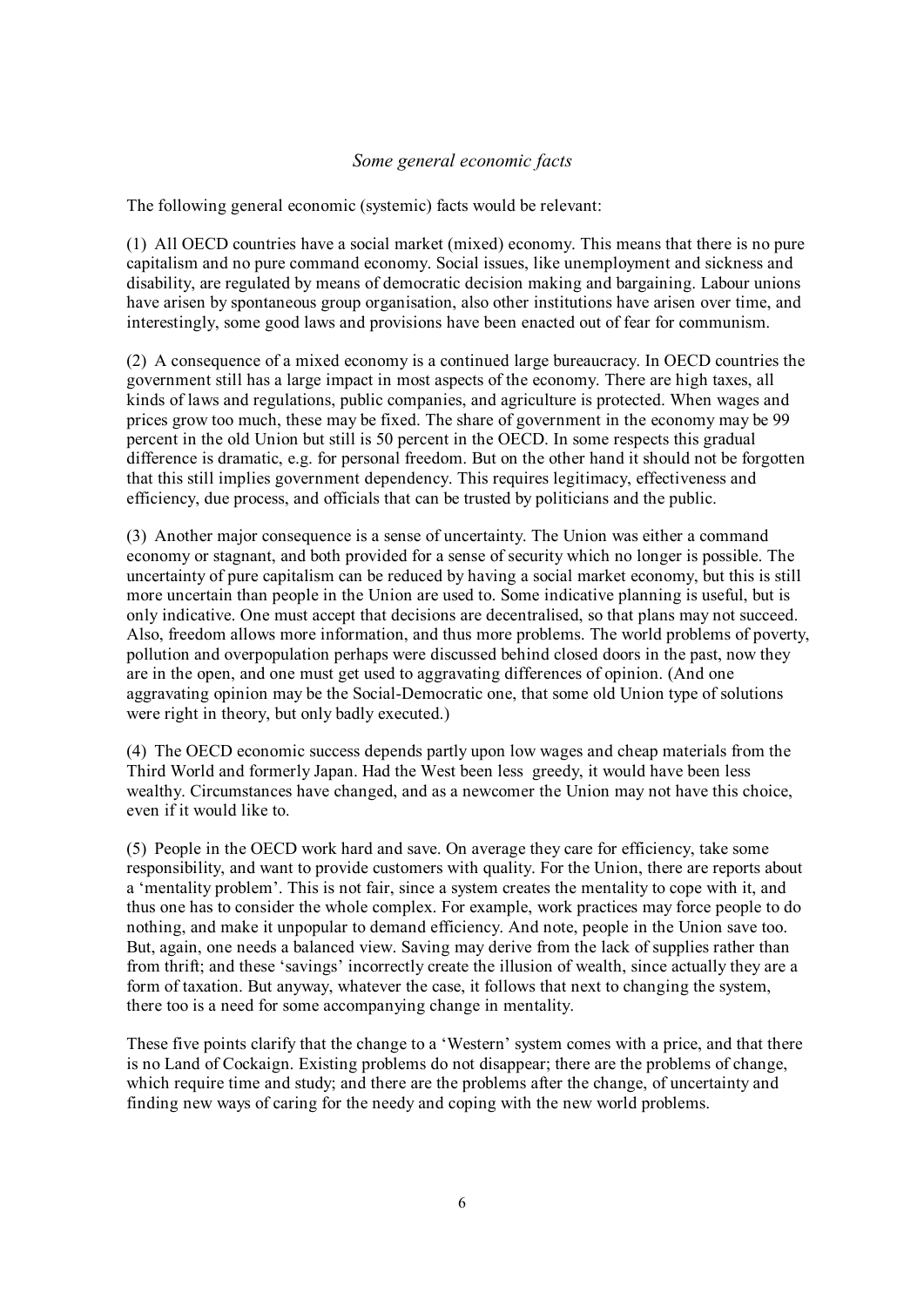#### *Some economic policy facts*

Next to these systemic factors, there are important particulars for policy on a day-to-day basis.

(a) The OECD countries have a bad experience with foreign lending, which has resulted into the international debt problem. It follows that there will be little willingness to engage into new risks. What little there is, will be conditioned to some internal stability. It follows that the currency must be convertible, the balance of payments basically balanced, and capital flows basically private equite investments. True, one must hope for sizeable direct aid, but there is nothing to count on. The legendary Marshall aid to Western Europe involved about 8 percent of American GNP, but there were certain conditions like democracy.

(b) The Union must do the work itself. There can be some foreign assistance, for example legal or food aid, but this is oiling a cart rather than pulling it. Yet the scope for growth is immense. The OECD countries partially provide a living example, and the knowledge and expertise is relatively cheap. So the crucial question is: can the Union organise the application of that knowledge ?

(c) A Western assessment of the Union is as follows. The weakest economic sectors would be agriculture, energy and distribution. These require priority, also in the change towards Western style, which means some protection. The most innovative sector would be (investment) banking. For the remaining sectors, there seems to be a gap between serious possibilities and people's expectations.

 The Shatalin plan was rather curious. The slogan '500 days' too easily created its own illusions, such like the old idea that fundamental change can be planned and executed harmoniously, and, if need, quickly. But the systemic aspects mentioned above require time. So one must have a good mix of areas where changes are fast and areas where these are slow, and, perhaps where people are old and people are young. Incidently, note that often a drastic change of law or price is needed to create room, which people then will use only slowly.

(d) The OECD is itself divided about macro-economic policies concerning inflation and unemployment. Here the combination of a Swedish/Japanese low unemployment policy and a German/Japanse low inflation policy would be obvious. This is possible, for example one aspect is an income tax only for the higher incomes. But OECD countries themselves have political difficulties of achieving this combination, so that the Union would have a task of succeeding in a situation of change where other and richer countries fail in a situation of stability !

The latter issue clarifies a point made earlier: the Union must decide for itself. Advices from the West must be considered with caution. In the West, economic policy itself is the result of political competition. Given that the West does not have *ne* solution and *one* policy, the Union obviously cannot expect *one* advice or *one* truth. Systemic advice shows great consensus, but policy particulars warrant disagreement.

### *Welfare and ideology: more facts*

Many in the Union discuss policy in terms of ideology, and hence, since this article aspires at clarification, some of that language can be adopted. Thus, the system of ideas concerning the mixed economy is itself an ideology again. It can be contrasted with capitalism and communism. This can be done best from a Social-Democratic point of view.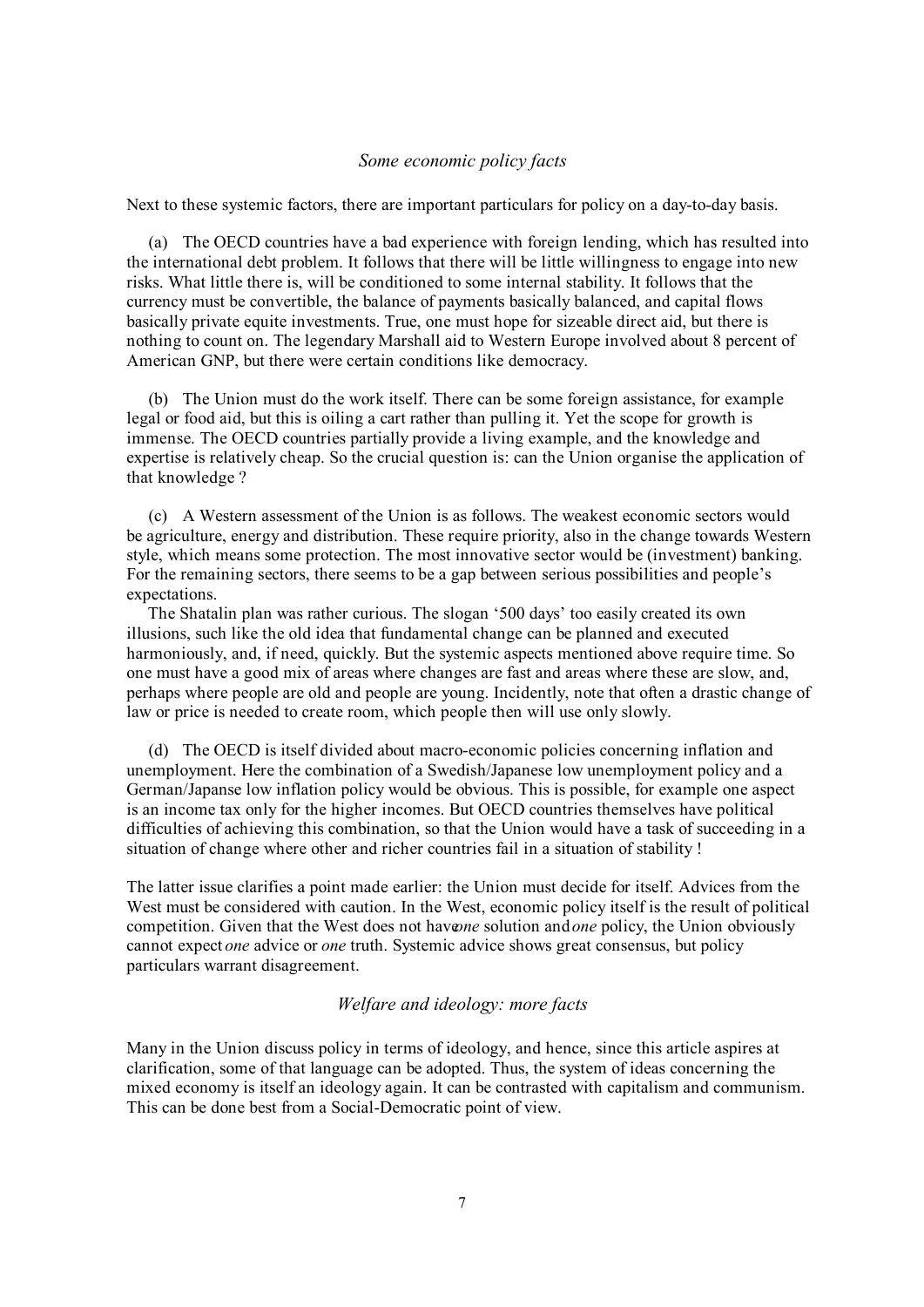(i) In the West, the development of socialist thought has not stopped after Marx. Many researchers have been and still are motivated by the thought that more knowledge will allow some improvement in society. A tradition of critical and scientific analysis of social processes has grown. It has appeared that freedom of research is important, not only in technical science but also in social science. Marx would have underestimated both technological progress and the social ingenuity of mankind to prevent Verelendung. The economic problems in the Union are very likely caused by not participating in this Western development.

(ii) The West is not purely capitalist, and the old Union was not purely communist. These are academic categories. While an academic debate is interesting for some, such academic debate on the mixed economy turns out to concern 'mixing', and this turns out to be of practical nature. One might as well be practical, and discuss the merits of a social market economy. One cannot say e.g. that 'capitalistic methods are better since they create technological advances'. Freedom in research, with some moral restraint, is important, but this does not mean capitalism. Also, the hallmark of success of the West is not merely technological advance, accumulated for example in the hands of a few, but also that the created wealth is shared equitably among the populace.

(iii) The ideological debate between capitalism and communism is not only academic, but it is also inadequate, since many ideas have become dated and obsolete, both capitalistic and communist.

(iii-a) In old Union ideology*trade* would not be *material production*, and hence it would not be production. But trade is a major pillar of OECD wealth. It is an important area for research and improvement.

(iii-b) Capitalism is thought to breed competition at the expense of co-operation. But actually, *fair* market competition is another form of co-operation. Wealth depends upon specialisation, depends upon people willing to trust each other with the provision of quality and quantity at the right time and place. This means interdependence and mutual dependence. Market production does not purely select on competition, but also on co-operation, e.g. since many start-up companies fail when the owners cannot co-operate.

(iii-c) Old Union ideology mixes up profit income and the problems of income distribution policy. Private profit requires legal protection, and this is fair when there are certain tax rules.

(iii-d) The old capitalist concept of private property has become dated. One should not get confused by words, and one should look at actual facts. Since OECD governments have many laws on the use of property, this means that property is not so private any more. Perhaps the notion of 'stewardship' is more appropriate. Indeed, land would provide one example where collective ownership has many advantages.

(iii-e) The rule of law is of prime importance for a socialist or mixed market economy, since the law protects the common man against the arbitrary abuse by the mighty and powerful. Also science and technology, and even economic ideas, need protection, since all too often they go against vested interests.

(iii-f) In matters of organisation, keeping to dogma comes with a price. There certainly are too strong links between the Communist Party and the state bureaucracy. Political choices can be made by internal and external elections. In Western Europe many Communist Parties have evolved into the Social-Democratic direction, while many voters, who used to choose communism, have changed their minds voluntarily to other parties.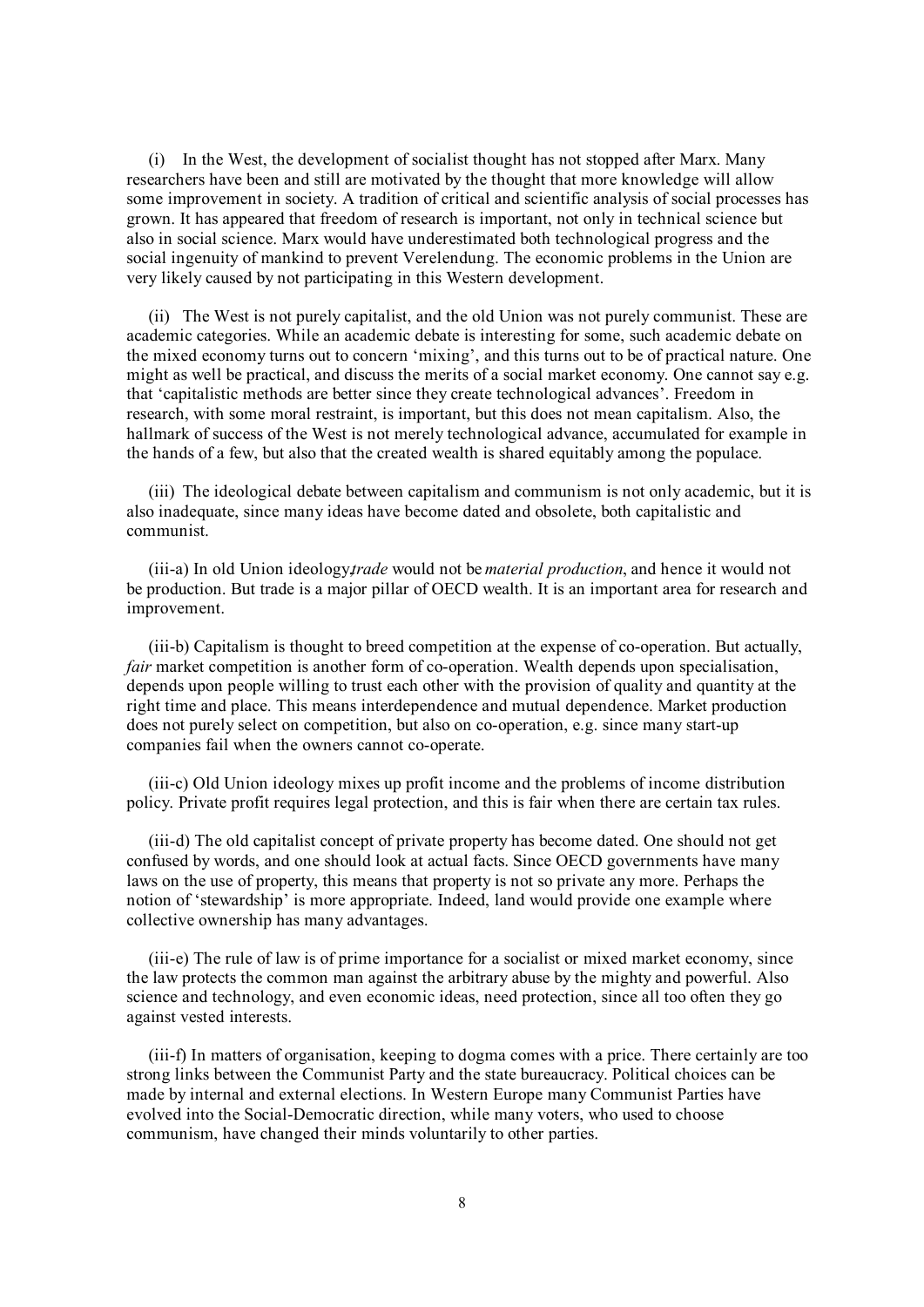Incidently, note that these topics are linked, especially towards the creation, without hindrance, of a large 'middle class' in trade, factories, the sciences and the like. This class provides stability to Western societies too.

#### *Political foundation of the economic success*

After this list of economic facts and related ideology, the political issues arise.

The internal political conflicts within OECD countries appear to be of secondary importance. The major lesson for the Union is what these countries have in common. That would be democracy, independent political functions (checks and balances), personal liberty, private property, tolerance, and the like. The economic success of the OECD cannot be imagined without democracy. Examples of Singapore and Chili are unconvincing.

Two aspects are important here. The first is that democracy still goes with some authority. You are free to choose your government, but, after that, you must still obey your government. The second is that it must be clear how democracy works. Political parties are like companies operating in a market place, not of money but of votes. Seen as this, democracy is far less romantic than people often think.

Many think that the political process should lead to unity; others are more liberal and want only two groups. But in truth, there can be many groups. The prime task of each group is to have some cohesion. Thus the existence of various groups or factions is not bad in itself, and can be regarded positively, in that they allow to channel popular trust towards elected leaders. Then, secondly, the leaders in parliament get the job of finding a fitting compromise. Thus, voters need not worry much about the compromise made in parliament*once they have leaders whom they can trust*. Westerners would not wait with having this kind of democracy.

### *Union, nationalities, nations*

There is a paradox in the world, that nations grow more interdependent, like the European Community and the United Nations, while other federations seem to fall apart, like the Soviet Union. This paradox can be understood as follows. People tend to be conservative, and their preferences tend to be ordered. First comes culture, secondly income, thirdly political freedoms. And the culture determines the shape of the other categories. An example would be the difference between England and Germany. England, in the center of the free world and with a good position after the war, has been overtaken economically by Germany, and the cause can be found in cultural aspects. Another example is the unification process of the European Community. It is fueled by cultural assimilation rather than by econmics. If Europeans disliked each other's goods, there would be no unity. Another example is that, at the outbreak of World War I, the socialist parties and workers of Germany and France, organised in the Socialist International, chose to be 'good patriots' rather than socialists.

It follows, that any good government (that doesn't rely upon forceful repression) derives its legitimacy from the recognition of nationalities or cultures. And at the same time it follows that violence and even war can only be prevented, if this recognition is mutual. In this situation one might apply an economic theory, that only those people need participate in decision making, who are directly affected by the decisions concerned. But there are two aspects that complicate matters.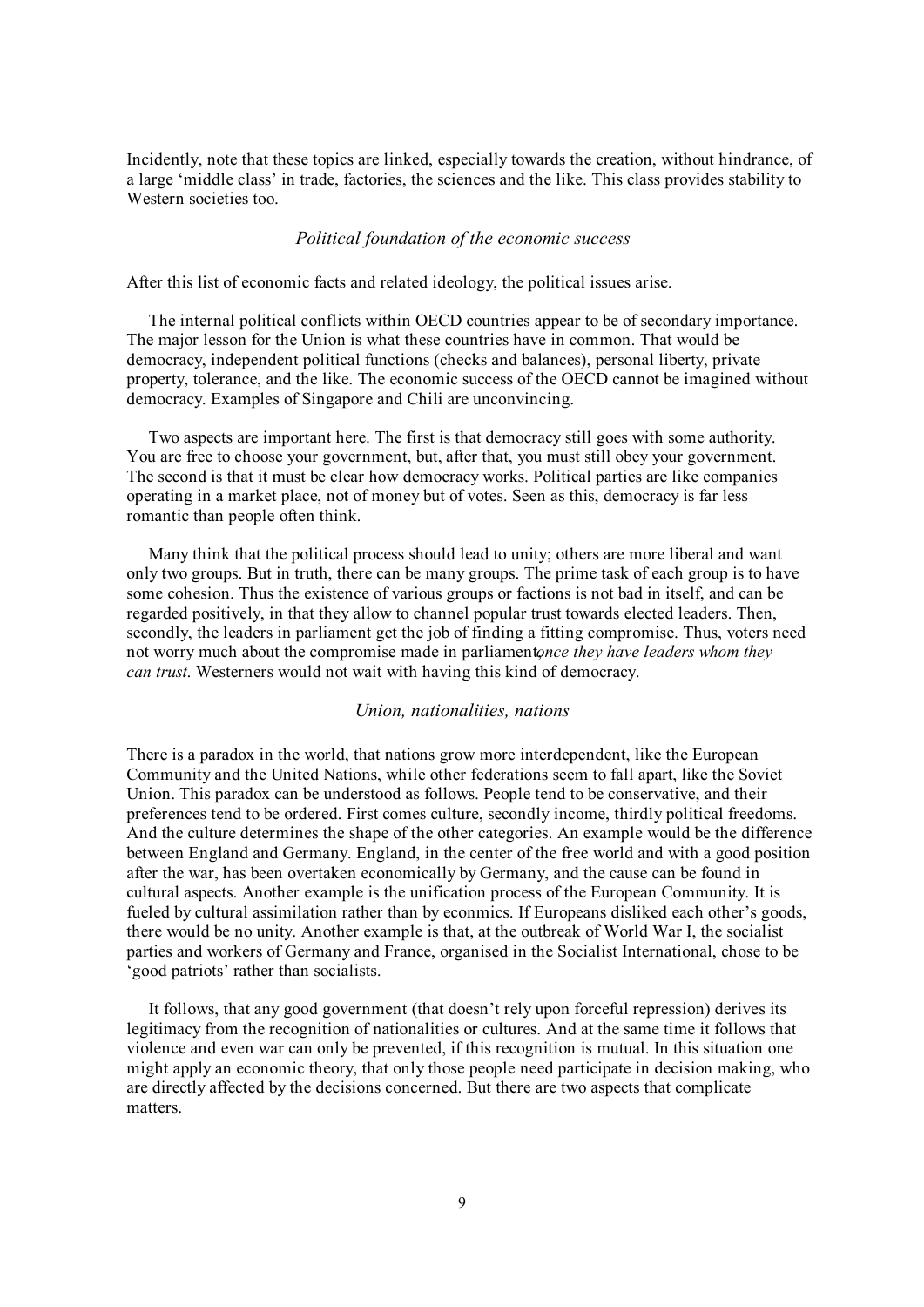The first concerns the underlying structure of people's interaction. A well-known case in the mathematical Theory of Games is called the *prisoners' dilemma*. There are two prisoners in two separate rooms. Each prisoner who incriminates the other is promised a reduction of punishment, … unless the other has incriminated him too. Will they keep silence, or incriminate each other and make matters worse ? This famous setting is a general recipe for trouble. And, the Union appears to be struck in a similar situation. Every political or nationalist movement likes to win, and since they all do their best to have the others lose, everybody loses; while everybody would be helped by co-operation.

In the example, the prisoners could solve their dilemma by being allowed to talk to each other. They will strike a deal and keep silence. The analogy for the Union would be to have democracy and let the leaders discuss matters in parliament. However here the second problem arises. This concerns words and the meaning of words. Not having had the experience of democracy, Union political or nationalist faction leaders have problems communicating, and voters have problems of understanding what the issues are about. Sometimes people like words better than what they actually stand for. People may like 'capitalism', without realising that this means poverty for many. Or they like 'souvereignty', without realising that this may mean utter dependency upon world markets, where one can only choose the colours of the national flag. Or people dislike the economic 'exploitation' by Gosplan, but do not take into account that prices are distorted, so that nobody really knows how much goes into a region and how much goes out. Or people complain about 'corruption' and want to restore old controls, but they forget that price controls without democracy tend to breed such corruption. These are rough and perhaps incorrect examples. But is is obvious that in a situation of change, much effort must be given to improve communication.

There is no ready solution when some have a sense of urgency. Remember, this article is only meant as a Western reflection based on Western pre-conceptions. The easy Western feeling is: why separate now ? Rather have your democracy first, and take care of souvereignty later if you still would want it then. Of course, this easy Western idea arises from settings where souvereignty already exists. But there are valid reasons too. First, the choice for democracy and personal liberty has no logical link to regional borders. Secondly, European nations are slowly uniting. Thirdly, while capitalists typically think only of themselves, Social-Democrats tend to care more about their grandchildren, and thus choose accordingly.

### *A Social-Democratic view*

Regard two incidents. In the old Union, when harvest time arrived, rural communist party leaders communicated with city comrades, and labour came to the fields. The new political movement has cut these communication links without replacing them, and thus helped cause bad harvests. Secondly, we see hardline communists debase the Shatalin price plans, then get government power and execute some of these plans; while some bad ideas get badly executed; and while Lenin himself is reported to have said that the best way to destroy a country is to destroy its currency.

There would be more humour in these examples if the situation were not so serious. These examples also suggest that much can be won from Western style and procedure. While the economy should concentrate on survival, and people should be very patient in this, politics must concentrate on democracy, quality and communication. While it has been sufficiently demonstrated that mankind can solve its material problem, the time surely has arrived for morality and the fair play of ideas. Perhaps then, the time has arrived that the Union Communists join the Socialist International. There already has been a process of convergence, but there can be no doubt as to the requirements for its completion.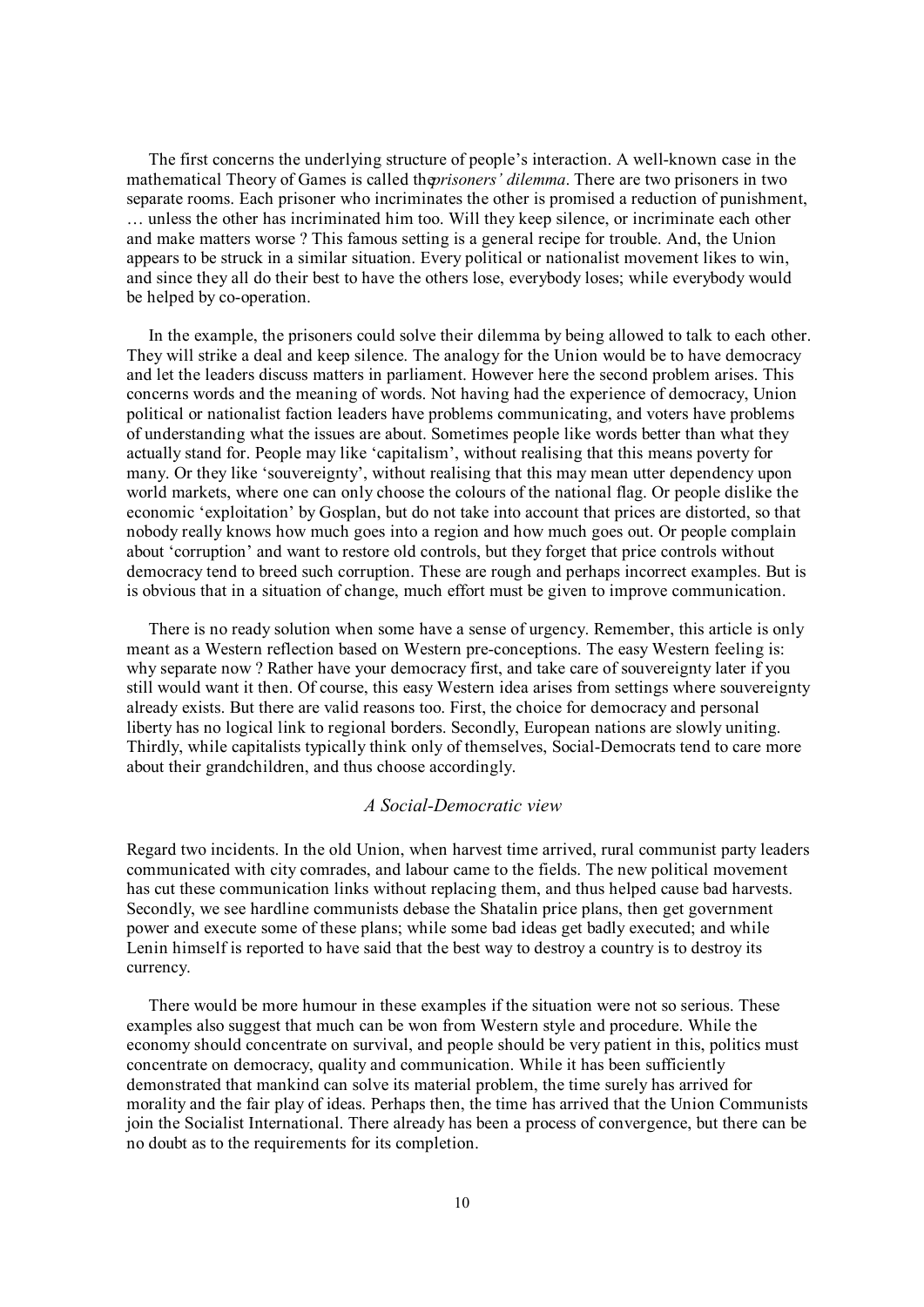# *Some comments in 2005*

Reading the article in 1991 again, we see some constants while there also is the flux of history with its curious particulars.

A constant is that the facts mentioned above are still valid. For example:

- "The rule of law is of prime importance"
- "The modern media and ways of transportation make the world into a global village. And people are higher educated than ever before. The resulting process of integration of the Union into the world might actually have some basic stability."
- "The OECD is itself divided about macro-economic policies concerning inflation and unemployment."
- "The economic success of the OECD cannot be imagined without democracy."
- "People tend to be conservative, and their preferences tend to be ordered. First comes culture, secondly income, thirdly political freedoms."
- "politics must concentrate on democracy, quality and communication"

Historical flux shows up where the 1991 article discusses some misconceptions of communist ideology. This was relevant in 1991, but has lost its aptness, though it still might be relevant for Communist China. Historical flux is also, as said, the issue of the Soviet Union itself, that collapsed within the year.

A re-evaluation of the argument now in 2005 – though still with limited knowledge of the internal situation since this still is a Western point of view – would be that Russia and the other republics of the former SU would still be advised to concentrate on democracy, the quality of the political process, the rule of law and on communication, with a free press, education, internet and the like. Investments are required to increase productivity, but investments always depend upon choice, and voters and shareholders require quality information and democratic power to steer that choice into the right direction.

The advice of the 1991 article that the SU aspires at both economic efficiency and social justice clashes with the 'neo-liberal' approach of economic policy making, that has grown ever dominant since the advent of president Reagan and prime minister Thatcher. Also president Clinton and prime minister Blair have tended to continue that 'neoliberal' approach, while EU countries that didn't also didn't fare so well. By consequence, the argument of the 1991 article will seem curious to many – it may have done so in 1991 and it will surely do so in 2005. To many it seems that not 'social democracy' won from Stalin / Brezjnjev, but 'neoliberalism'. The question what direction economic policy should take featured strongly in the vote on the draft Treaty on the EU Constitution, in particular in France but also in Holland. In that debate, the rejection of 'neoliberalism' has been labelled as out-dated. The argument of the 1991 article might be seen as such too. However, as explained in my DRGTPE (2005), 'neoliberalism' is based upon a false economic theory. If the choices by Reagan and Thatcher were purely political, then science can only be silent. But their choices, and also the choices by Clinton and Blair, were also based upon some assumptions of economic theory that however can be shown to be erroneous. Hence, the argument of the 1991 article may seem out-dated but actually is at the frontier of science. It is very unfortunate that the directorate of the Dutch Central Planning Bureau turned to censorship and the abuse of science in 1991, and that this problem has not been solved yet in 2005.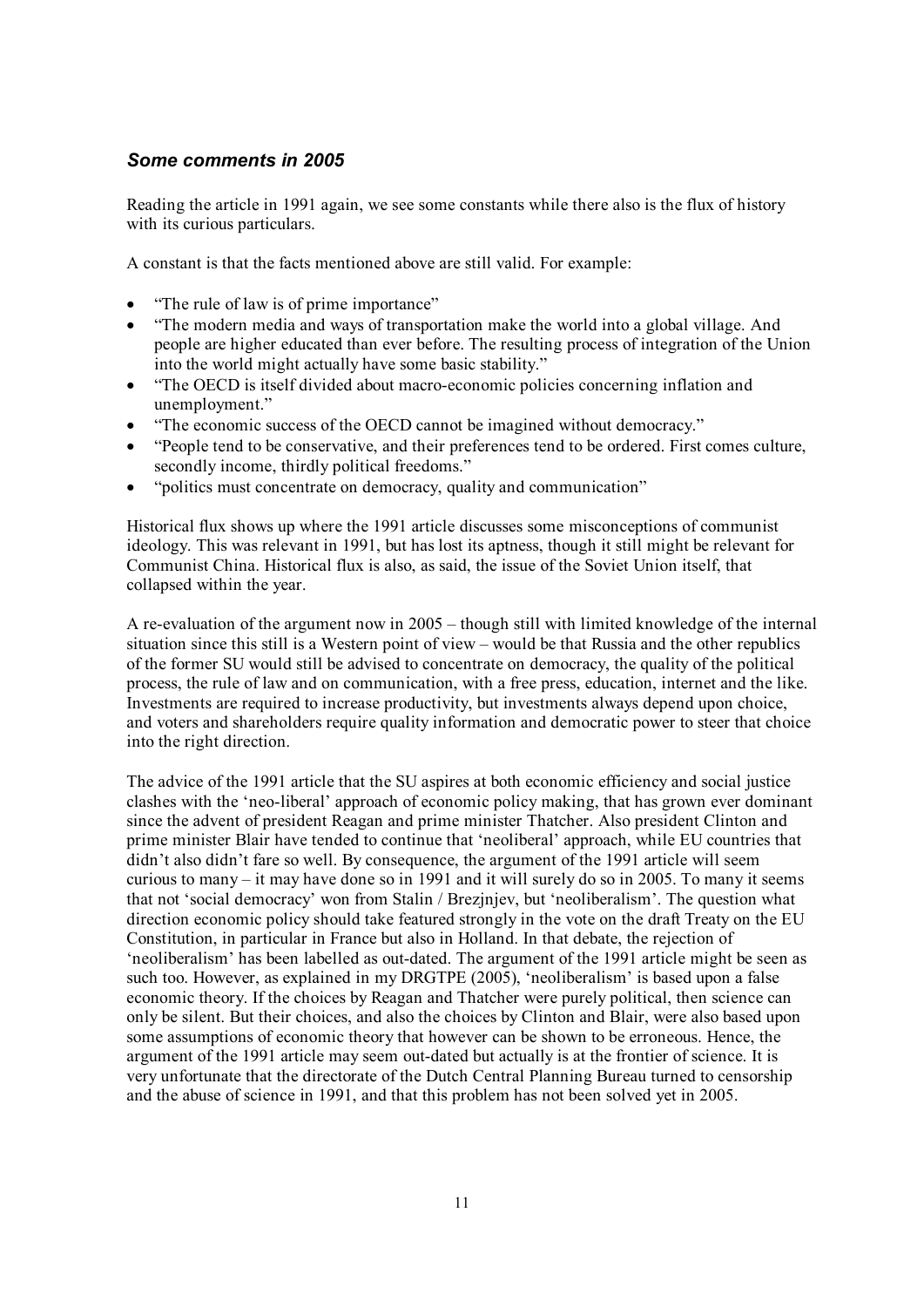The final comment is on the co-operation between the EU and Russia and the other republics of the former SU after 2005. First of all, the EU will recover from the misconceptions of the current draft Treaty on the EU Constitution. The evolution will be towards more integration but also with better recognition of democratic requirements and national identities and veto power. It would be wrong to see the EU only as either a traditional nation or a loose conglomerate, but, instead, the EU evolves with its own identity and characteristics. Then, secondly, the major question is what the countries of the former SU want. This is indeed the question that Karaganov posed. They have the choice to participate in this EU or go their own way. The Ukrain provides the pivotal example. It will be a tough issue for Russian politics if the Ukrain or only half of it would join the EU but Russia would not. The current state of affairs is that Russia wants to have its own independent position in the world, but, to be fair, we should recognise that also the UK, France and Germany, if not all EU countries, actually think so. The EU is only the EU. The point is that the argument of national souvereignty must only be made where it is vital, not where it is an excuse for the political leadership to maintain their own power. Once this is recognised, it can also be recognised that the republics of the former SU do not have to make up their mind in a hurry. They can take their time, go their own way, and perhaps at some later moment decide to join. I would advise, though, that they apply for membership. Such an application will help the EU to define itself. In the mean time, when the former SU republics don't apply for membership, it would be advisable that there are more possibilities for economic co-operation with continued support for the process towards democracy. It is interesting to observe that also Holland with its mature democracy still has to learn what that concept means, and that censorship of science is no good idea. It will help when all countries consider the constitutional amendment for an Economic Supreme Court, so that their citizens and political bodies are provided with adequate information.